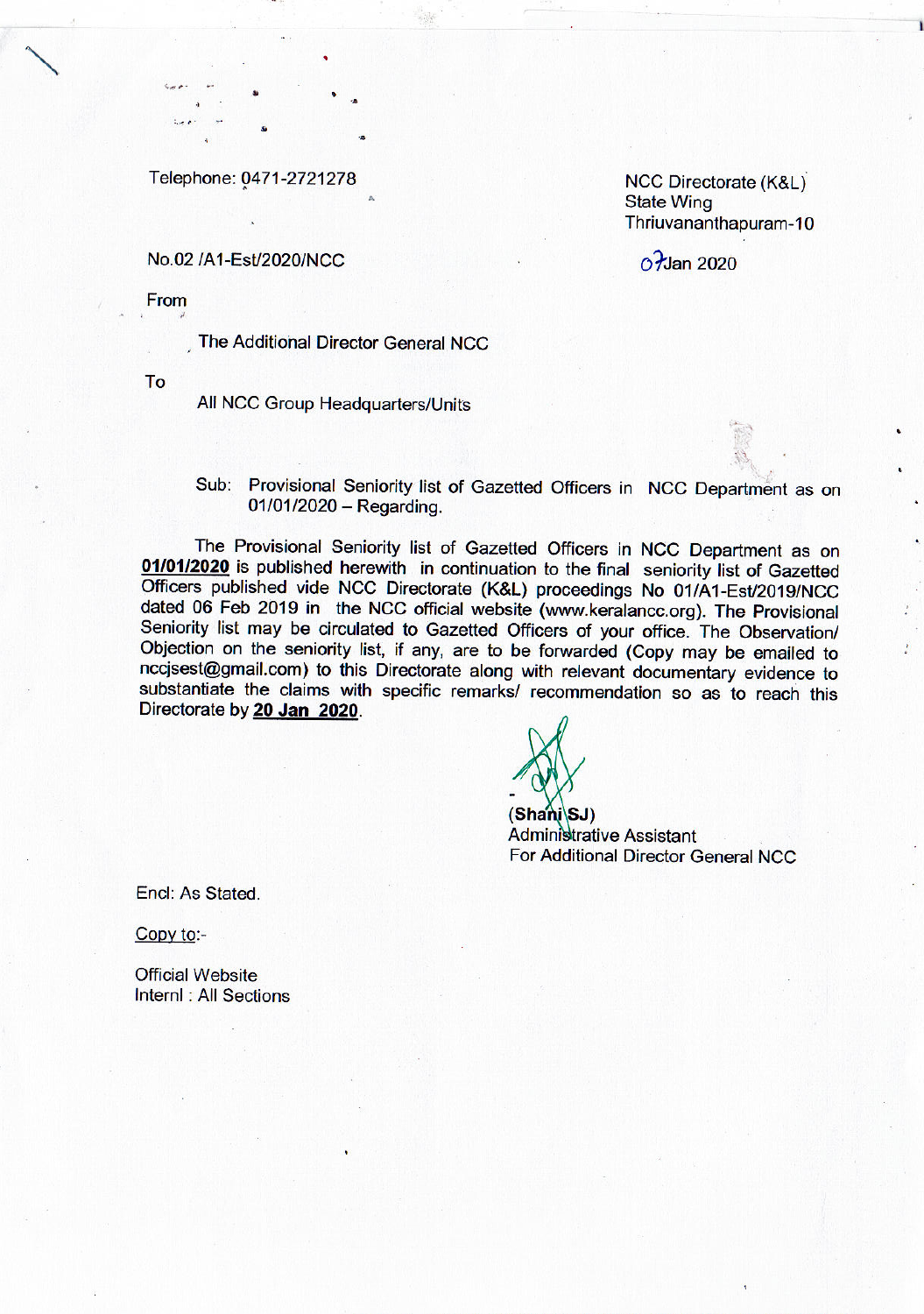Appendix "A" to Proceedings No 02/A1/Est/20/NCC dated 07/01/2020

# **PROVISIONAL SENIORITY LIST OF GAZETTED OFFICERS OF NCC DEPARTMENT AS ON 01 JAN 2020**

#### Sl No Name Educational<br>qualification Departmental qualification Date of Birth Date of Joining Date of Present Appt Date of regular Appt in present post<br>11.10.11 Date of retirement **Present** Unit  $01$  Sri K Manilal MA MOP,AT(L&H) 20.04.65 07.07.93 11.10.11 11.10.11 30.04.21 NCC Dte **ADMINISTRATIVE ASSISTANT** Sl No Name Educational qualification **Departmental** qualification Date of Birth Date of Joining Date of Present Appt Date of regular Appt in present post<br>31.10.11 Date of retirement **Present** Unit 01 Smt SJ Shani | MSc MOP,AT(L&H) 29.05.66 02.05.97 31.10.11 31.10.11 31.05.22 NCC Dte **ACCOUNTS OFFICER** Sl No Name Educational qualification **Departmental** qualification Date of Birth Date of Joining Date of Present Appt Date of regular Appt in present post Date of retirement **Present** Unit 01 Sri Ashok Kumar SSLC MOP AT (L&H) 31.05.66 20.02.97 27.06.2019 27/06/19 31.05.22 NCC DTE

# **PUBLICITY-CUM-LIAISON OFFICER**

contd...2/- with the contdition of the contdition of the contdition of the contdition of the contdition of the contdition of the contdition of the contdition of the contdition of the contdition of the contdition of the con